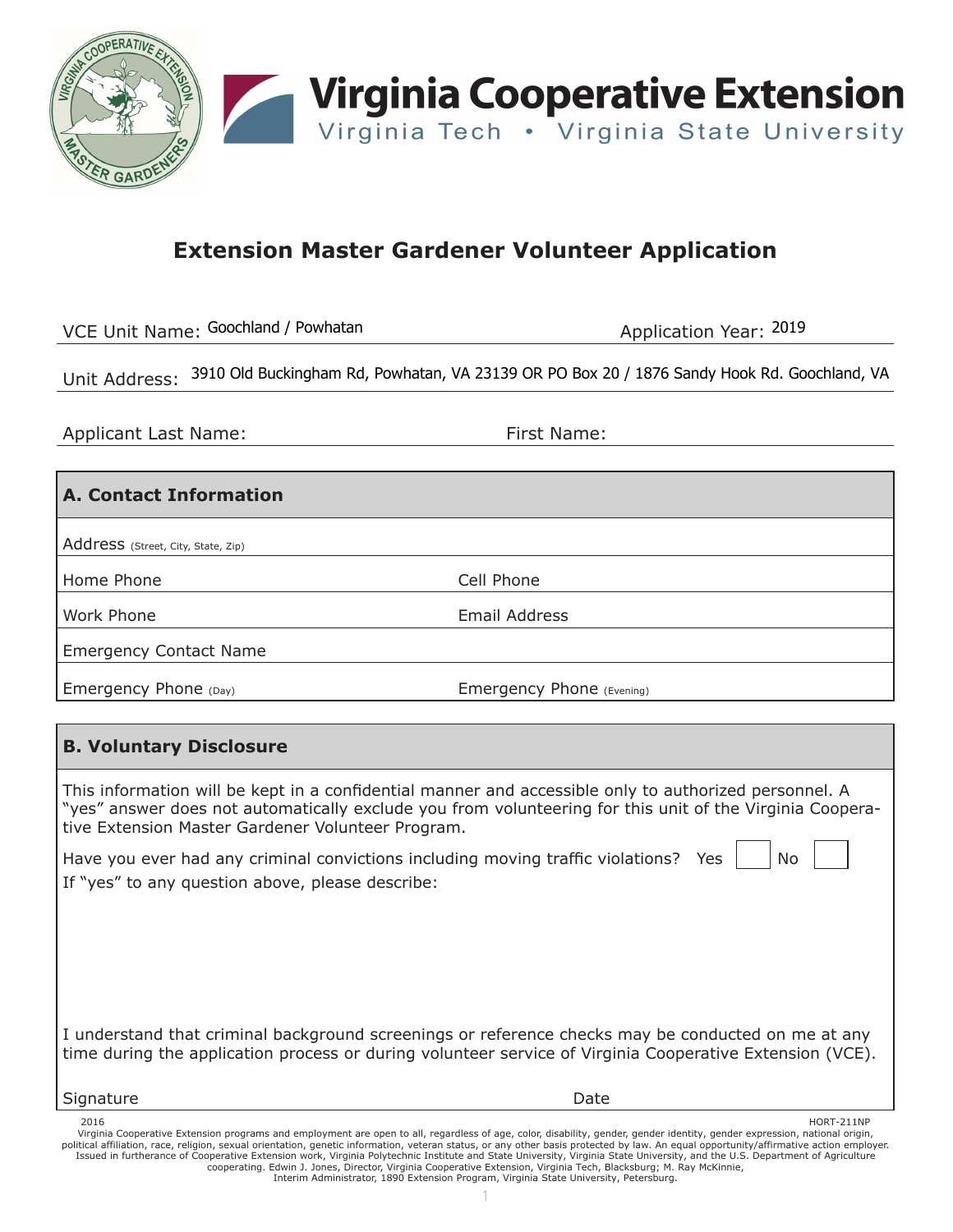| <b>C. Availability</b> | Please mark an "X" to indicate the days and times below that<br>you are available for volunteer work. |      |          |      |  |
|------------------------|-------------------------------------------------------------------------------------------------------|------|----------|------|--|
|                        | Weekdays                                                                                              |      | Weekends |      |  |
|                        | A.M.                                                                                                  | P.M. | A.M.     | P.M. |  |
| January - March        |                                                                                                       |      |          |      |  |
| April - May            |                                                                                                       |      |          |      |  |
| June - August          |                                                                                                       |      |          |      |  |
| September - October    |                                                                                                       |      |          |      |  |
| November - December    |                                                                                                       |      |          |      |  |

| <b>D. Other Volunteer Experience</b> |  |  |
|--------------------------------------|--|--|
|                                      |  |  |
|                                      |  |  |
|                                      |  |  |
|                                      |  |  |
|                                      |  |  |

| E. Memberships in Horticultural or Conservation Organizations |  |  |  |
|---------------------------------------------------------------|--|--|--|
|                                                               |  |  |  |
|                                                               |  |  |  |
|                                                               |  |  |  |
|                                                               |  |  |  |
|                                                               |  |  |  |

| <b>F. References</b> |                |       |              |  |  |
|----------------------|----------------|-------|--------------|--|--|
|                      |                |       |              |  |  |
| 1.                   | Name           | Phone | Relationship |  |  |
|                      | Address        |       | Email        |  |  |
|                      |                |       |              |  |  |
| 2.                   | Name           | Phone | Relationship |  |  |
|                      |                |       |              |  |  |
|                      | <b>Address</b> |       | Email        |  |  |
|                      |                |       |              |  |  |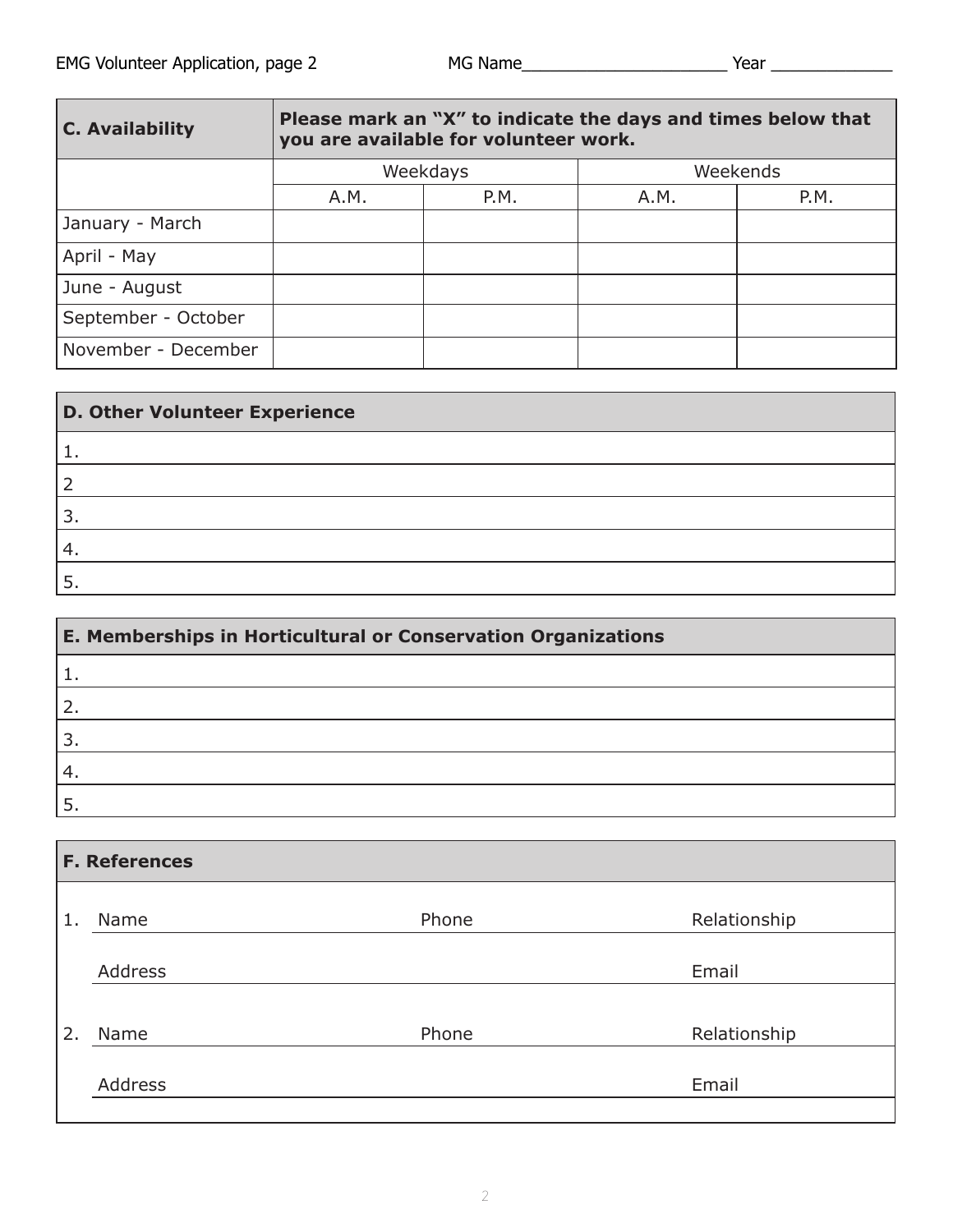$\overline{\phantom{a}}$ 

| <b>G. Media Release Statement</b>                                                                                                                                                                                                                                                                                                                                                                                                                                                                                                                                                                                                                                                                                           |                                                                         |  |  |  |  |
|-----------------------------------------------------------------------------------------------------------------------------------------------------------------------------------------------------------------------------------------------------------------------------------------------------------------------------------------------------------------------------------------------------------------------------------------------------------------------------------------------------------------------------------------------------------------------------------------------------------------------------------------------------------------------------------------------------------------------------|-------------------------------------------------------------------------|--|--|--|--|
| The Virginia Polytechnic Institute and State University/College of Agriculture and Life Sciences (CALS) periodi-<br>cally uses electronic and traditional media (e.g., photographs, video, audio footage, testimonials) for publicity<br>and educational purposes. By my signature on this form, I acknowledge receipt of this document and give<br>permission to the College of Agriculture and Life Sciences and its designee to use such reproductions for edu-<br>cational and publicity purposes in perpetuity without further consideration from me.<br>I understand that I will need to notify Virginia Tech/College of Agriculture and Life Sciences if any changes to                                              |                                                                         |  |  |  |  |
| my situation occur that will impact this media release permission.                                                                                                                                                                                                                                                                                                                                                                                                                                                                                                                                                                                                                                                          |                                                                         |  |  |  |  |
| PLEASE INITIAL: Yes<br>No.                                                                                                                                                                                                                                                                                                                                                                                                                                                                                                                                                                                                                                                                                                  |                                                                         |  |  |  |  |
| <b>H. Enrollment Agreement</b>                                                                                                                                                                                                                                                                                                                                                                                                                                                                                                                                                                                                                                                                                              |                                                                         |  |  |  |  |
| I am volunteering my time to further the educational purposes of Virginia Cooperative Extension (VCE). I<br>agree to abide by all policies and procedures of VCE. I understand that VCE programs and employment are<br>open to all, regardless of age, color, disability, gender, gender identity, gender expression, national origin,<br>political affiliation, race, religion, sexual orientation, genetic information, veteran status or any other basis<br>protected by the law. An equal opportunity/affirmative action employer. I hereby certify that all of the entries<br>on this application are true and complete. I understand that any falsification of information herein constitutes<br>cause for dismissal. |                                                                         |  |  |  |  |
| Signed                                                                                                                                                                                                                                                                                                                                                                                                                                                                                                                                                                                                                                                                                                                      | Date                                                                    |  |  |  |  |
| <b>Printed Name</b>                                                                                                                                                                                                                                                                                                                                                                                                                                                                                                                                                                                                                                                                                                         |                                                                         |  |  |  |  |
|                                                                                                                                                                                                                                                                                                                                                                                                                                                                                                                                                                                                                                                                                                                             | I. Demographic Information (optional; for record keeping purposes only) |  |  |  |  |
| 1. Gender                                                                                                                                                                                                                                                                                                                                                                                                                                                                                                                                                                                                                                                                                                                   | 2. Ethnicity                                                            |  |  |  |  |
| Female                                                                                                                                                                                                                                                                                                                                                                                                                                                                                                                                                                                                                                                                                                                      | Hispanic                                                                |  |  |  |  |
| Male                                                                                                                                                                                                                                                                                                                                                                                                                                                                                                                                                                                                                                                                                                                        | Not Hispanic                                                            |  |  |  |  |
| 3. Race                                                                                                                                                                                                                                                                                                                                                                                                                                                                                                                                                                                                                                                                                                                     | 4. I live:                                                              |  |  |  |  |
| African American                                                                                                                                                                                                                                                                                                                                                                                                                                                                                                                                                                                                                                                                                                            | On a farm                                                               |  |  |  |  |
| American Indian                                                                                                                                                                                                                                                                                                                                                                                                                                                                                                                                                                                                                                                                                                             | Rural area or town under 10,000 population                              |  |  |  |  |
| Asian                                                                                                                                                                                                                                                                                                                                                                                                                                                                                                                                                                                                                                                                                                                       | Town or city of 10,000 to 50,000 population                             |  |  |  |  |
| Caucasian (white)                                                                                                                                                                                                                                                                                                                                                                                                                                                                                                                                                                                                                                                                                                           | Suburb or city over 50,000 population                                   |  |  |  |  |
| Other                                                                                                                                                                                                                                                                                                                                                                                                                                                                                                                                                                                                                                                                                                                       | City over 50,000 population                                             |  |  |  |  |
| Highest level of education:<br>5.                                                                                                                                                                                                                                                                                                                                                                                                                                                                                                                                                                                                                                                                                           |                                                                         |  |  |  |  |
|                                                                                                                                                                                                                                                                                                                                                                                                                                                                                                                                                                                                                                                                                                                             | <b>VCE Internal Use Only</b>                                            |  |  |  |  |
| Date volunteer application received:                                                                                                                                                                                                                                                                                                                                                                                                                                                                                                                                                                                                                                                                                        |                                                                         |  |  |  |  |
| Date of interview:                                                                                                                                                                                                                                                                                                                                                                                                                                                                                                                                                                                                                                                                                                          |                                                                         |  |  |  |  |
| Date of background screening:                                                                                                                                                                                                                                                                                                                                                                                                                                                                                                                                                                                                                                                                                               |                                                                         |  |  |  |  |
| Application requires further action:                                                                                                                                                                                                                                                                                                                                                                                                                                                                                                                                                                                                                                                                                        | Yes<br>No                                                               |  |  |  |  |
| Applicant met qualifications?                                                                                                                                                                                                                                                                                                                                                                                                                                                                                                                                                                                                                                                                                               | No<br>Yes                                                               |  |  |  |  |
| Date acceptance letter sent                                                                                                                                                                                                                                                                                                                                                                                                                                                                                                                                                                                                                                                                                                 |                                                                         |  |  |  |  |
| Date rejection letter sent                                                                                                                                                                                                                                                                                                                                                                                                                                                                                                                                                                                                                                                                                                  |                                                                         |  |  |  |  |
| Signature, VCE Representative                                                                                                                                                                                                                                                                                                                                                                                                                                                                                                                                                                                                                                                                                               | Date                                                                    |  |  |  |  |